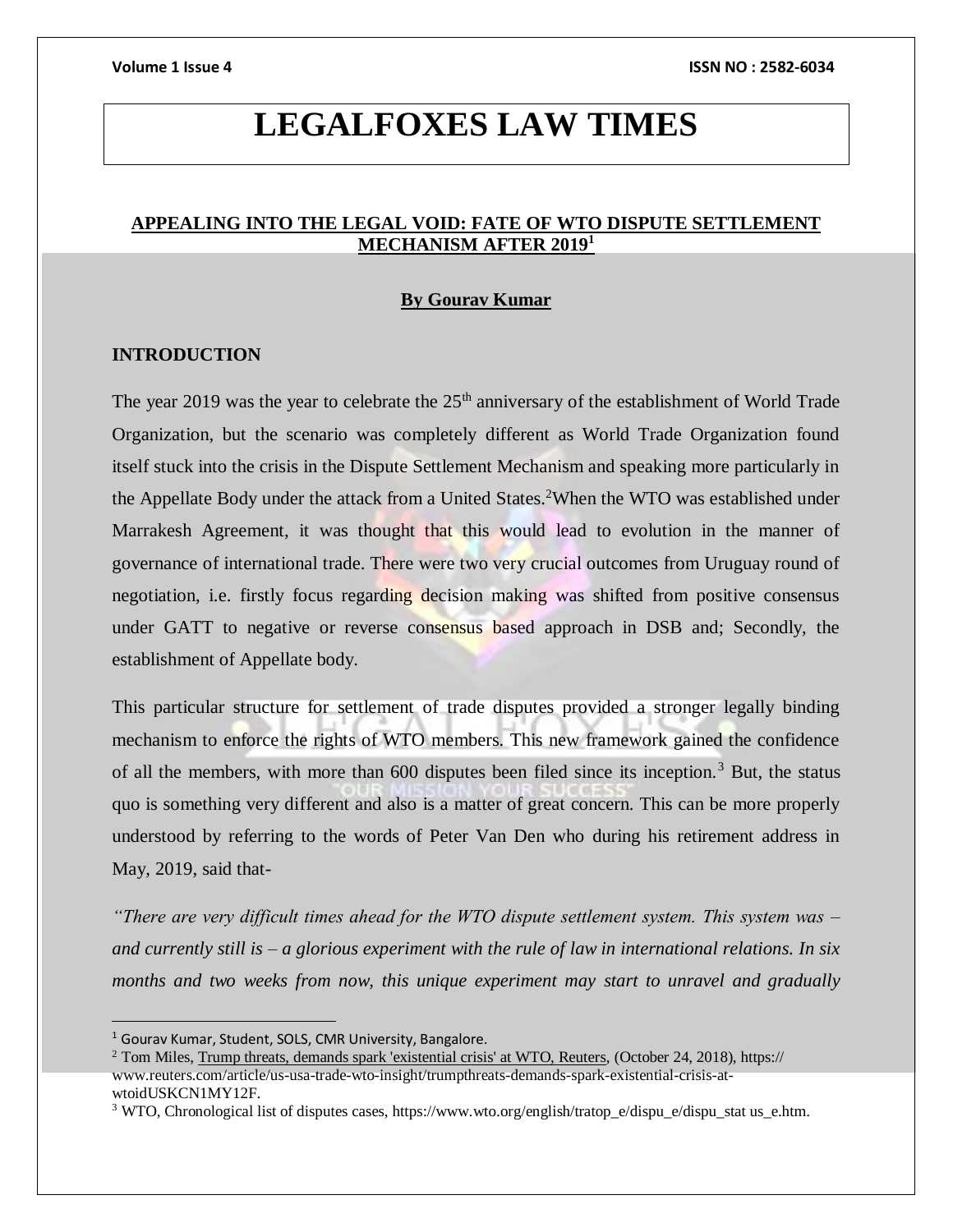#### **Volume 1 Issue 4 ISSN NO : 2582-6034**

*come to an end. History will not judge kindly those responsible for the collapse of the WTO dispute settlement system."<sup>4</sup>*

Before proceeding further on the crisis part, first there is need to understand that for what purpose the Appellate Body was set up. Although the dispute settlement thing was present under the GATT mechanism also, but it could not produce such results for the states as was desired, because of its limitations. This was due to the fact that there was system of adopting the Panel report by way of consensus and in this scenario the losing party used to object it and thus rendering the Panel report useless. This particular issue was raised in the Uruguay round negotiation, with the probability of having reverse consensus for the adoption of panel reports, if not appealed. This move was supported by USA. But there were some countries which expressed the point of having reservation on the introduction of negative consensus and therefore it was thought that there should be some sort of safety given to ensure that bad panel reports would not stand as the law. Furthermore, to the probability of interim review under Article  $15<sup>5</sup>$ , the establishment of appeal mechanism was viewed as a method to ensure more safety for members, as this would guard them from rogue panel reports being automatically coming into force. Here the observation made by Prof. Steger<sup>6</sup> becomes important who said that, the idea of the creation of Appellate Body was quid pro quo for the party losing the right to block panel report's adoption.

**1.1. Crisis in the Appellate Body** 

The USA has blocked the appointment of new member since 2017. Earlier there were 7 members, later it decreased to 3 members which is the minimum that is required to hear an appeal. After December 2019, only one member is left as Appellate Body member. This is in contravention to the Article  $17.2^7$ , according to which vacancies should be filled as they arise. Although most of the member nations proposed tostart the selection process, but USA opposed it by stating that concerns USA has identified has not been addressed. This path chosen by USA

<sup>4</sup> Farewell speech of Appellate Body member Peter Van den Bossche,

https://www.wto.org/english/tratop\_e/dispu\_e/farwellspe ech\_peter\_van\_den\_bossche\_e.htm.

<sup>5</sup> Dispute Settlement Understanding, Art. 15.

<sup>6</sup> Debra P. Steger, The Founding of the Appellate Body, in G. Marceau ed., A History of Law and Lawyers in the GATT/WTO, Cambridge 2015.

<sup>7</sup> Dispute Settlement Understanding, Art. 17.2.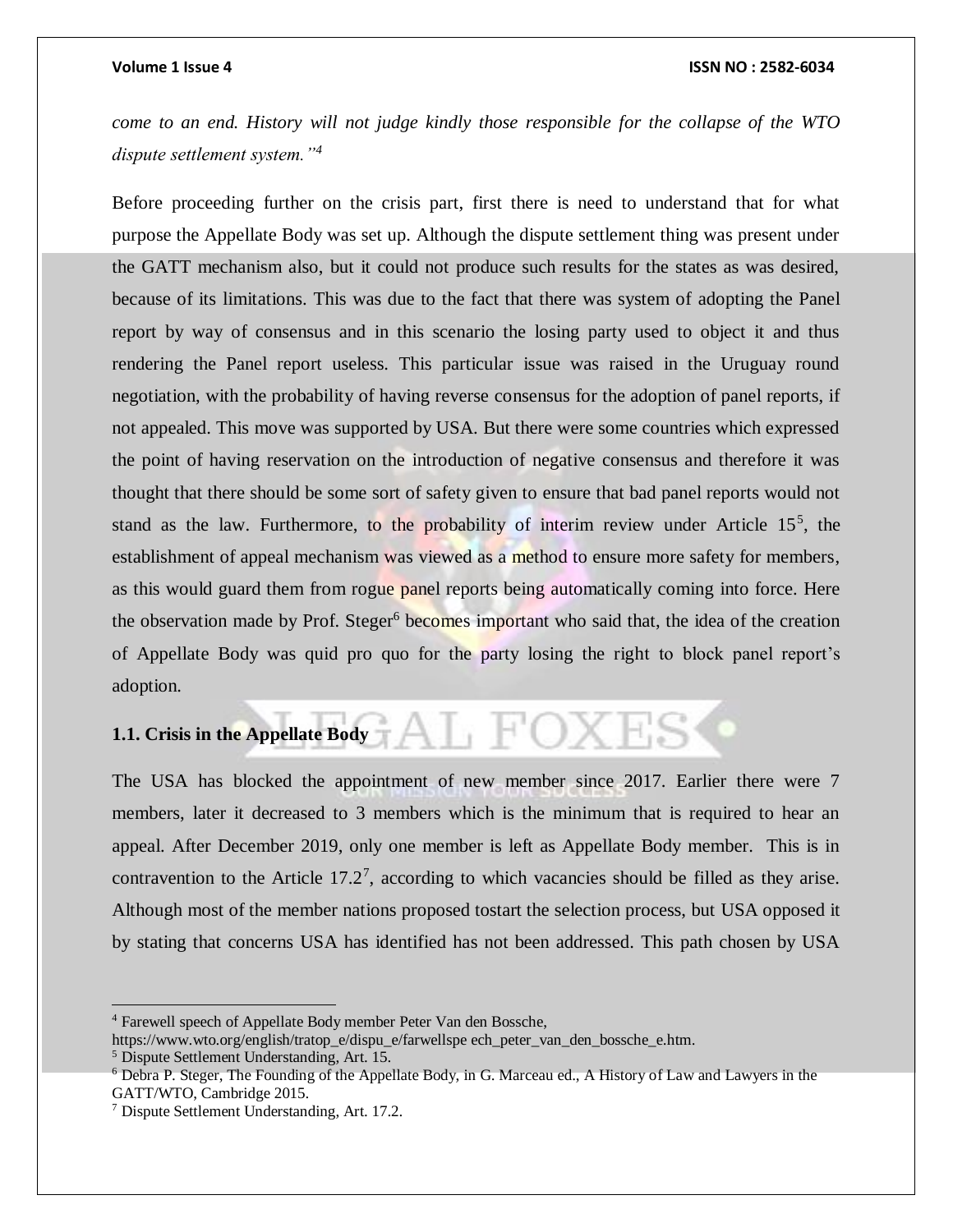has made the Appellate body defunct. It has created a situation of reversal to GATT system where losing party used to block the adoption of panel reports.

### **1.2. Need of Appellate Body**

Although many developing countries haven't been the major users of the dispute settlement mechanism, but the fact is that it is the developing countries who have the most to gain by this particular system. There are various reasons why a non-functioning appellate body is a problematic and frightening development for the countries which are developing in nature:

#### *1. Law of the Jungle*

The defunct nature of Appellate Body will result in the collapse of Dispute Settlement Mechanism as a whole. The WTO, would lose its authority to enforce rules, as every country in whose favour panel has not given its report would appeal in the void. In this scenario, in DSM, smaller countries will be in vulnerable situation as big players in international market will dominate them and will exert pressure on them to adopt the panel report, but at the same time if the report comes against the powerful country, they will use the immunity of appealing it the void.

### *2. No Right to Appeal*

Every member country has a right to appeal the Panel report. The EU has stated that without the presence of Appellate body mechanism, *it may deprive WTO Members of their procedural right to an appeal before the Appellate Body that they otherwise should enjoy under the DSU. The existence of an appeal stage was an important part of the bargain struck in 1995*. 8

## *3. Bad Panels*

The main objective behind having the appellate body was to keep a check on the panel. The appellate body has done the modification in more than 80 percent of all appeals. This indicate that there exists inconsistencies in the panel report. Also there can be influence from powerful countries on Secretariat, as the Secretariat is involved in every stage, right from the initiation to

<sup>8</sup> EU Statement at the Regular Dispute Settlement Body (DSU) meeting on 26 April 2019, https://eeas.europa.eu/delegations/world-trade-organizationwto/61599/eu-statement-regular-dispute-settlementbody-dsumeeting-26-april-2019\_en.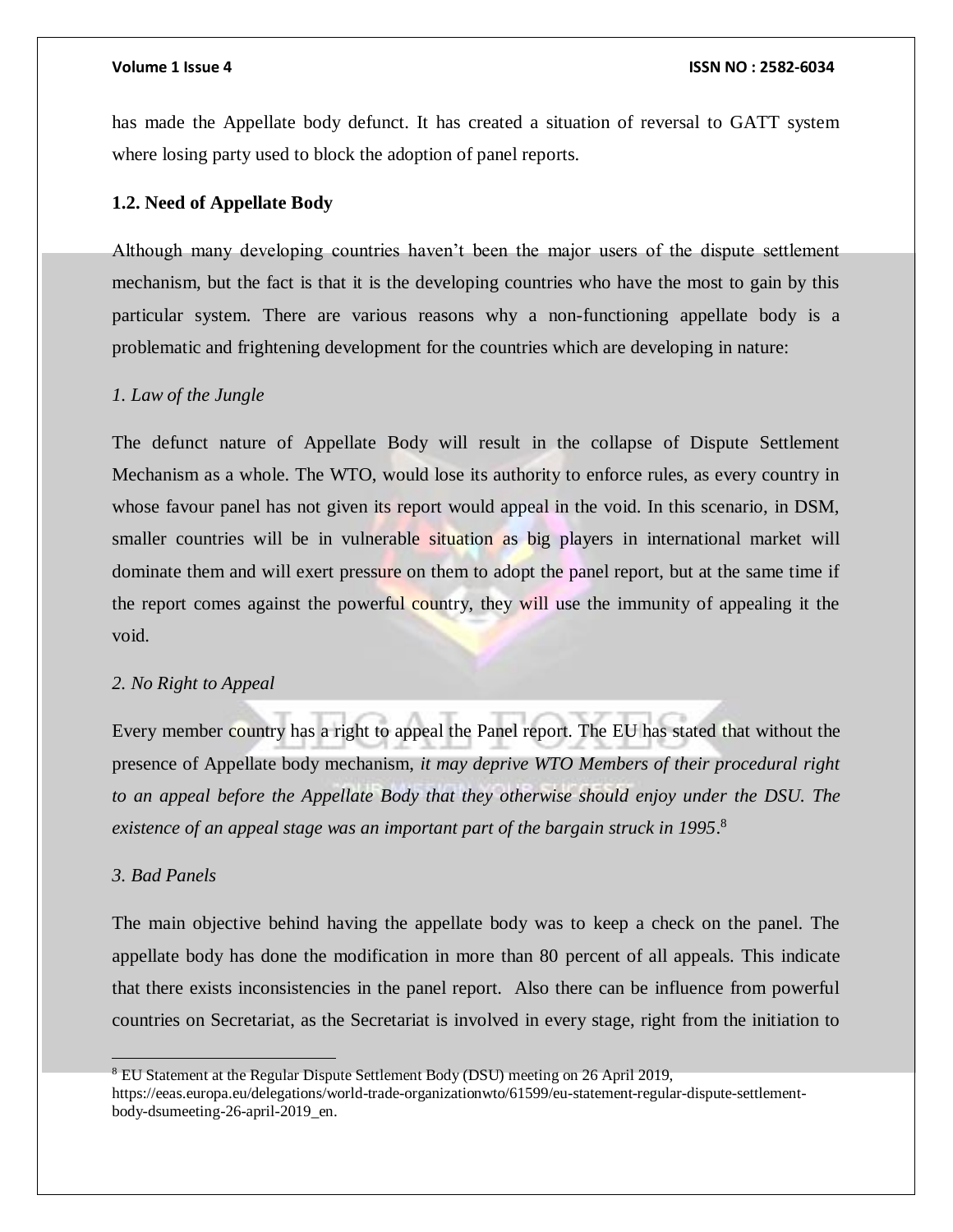the end. *It has role from selection of panelists, setting timetable for disputes, writing 'Issue papers', drafting questions for adjudicators to ask the parties, and drafting the reports withconclusions*<sup>9</sup> .

In the light of the above stated reasons, it is worth considering that there is a grotesque requirement of Appellate Body.

# **CHAPTER 2- BLOCKING THE APPELLATE BODY: THE USA AND THE WTO**

### **2.1. Blockage of Appellate Body Appointments by USA**

The present administration in U.S. is not satisfied with the World Trade Organization and it has not made any secret regarding this. President Donald Trump has labelled the WTO as being a 'disaster for the United States' in February 2018.<sup>10</sup> US Trade Representative, Robert Lighthizer had made a view few months back that in order to have the World Trade Organization work, the DSM have to change and he also had expressed his preference for  $GATT<sup>11</sup>$ , which is a nonbinding dispute settlement system.

At the time of negotiating WTO agreements, no one may have foreseen that the sovereign power can be utilized within the System to prevent the appointment. As per the Dispute settlement rules, every member has the power to block the appointment of member in Appellate Body, as the appointments are done by  $DSB<sup>12</sup>$ , for which WTO Agreement not only states that its decisions under DSU are to be made by consensus $13$  but also define consensus.

The first time a formal block was announced was in 2016 by USA. It was done for blocking the re-appointment of Appellate body member SeungWha Chang for a second 4 year term. The argument that was given by US was that his performance did not reflect the role assigned and this block of appointment is needed to prevent the emergence of a system where adjudicators

<sup>11</sup> General Agreement on Tariffs and Trade (1947).

<sup>9</sup>Pauwelyn&Pelc, Who Writes the Rulings of the WTO? A Critical Assessment of the Role of the Secretariat in WTO Dispute Settlement, SSRN (2019), http://dx.doi.org/10.2139/ssrn.3458872.

<sup>10</sup> Peter S Goodman, *'Trump Just Pushed the World Trade Organization Toward Irrelevance'* N.Y. Times (23 March 2018), https://www.nytimes.com/2018/03/23/business/trump-world-trade-organization.html.

<sup>12</sup> Dispute Settlement Undertaking, Art. 17.2.

<sup>&</sup>lt;sup>13</sup> Dispute Settlement Undertaking, Art. 2.4.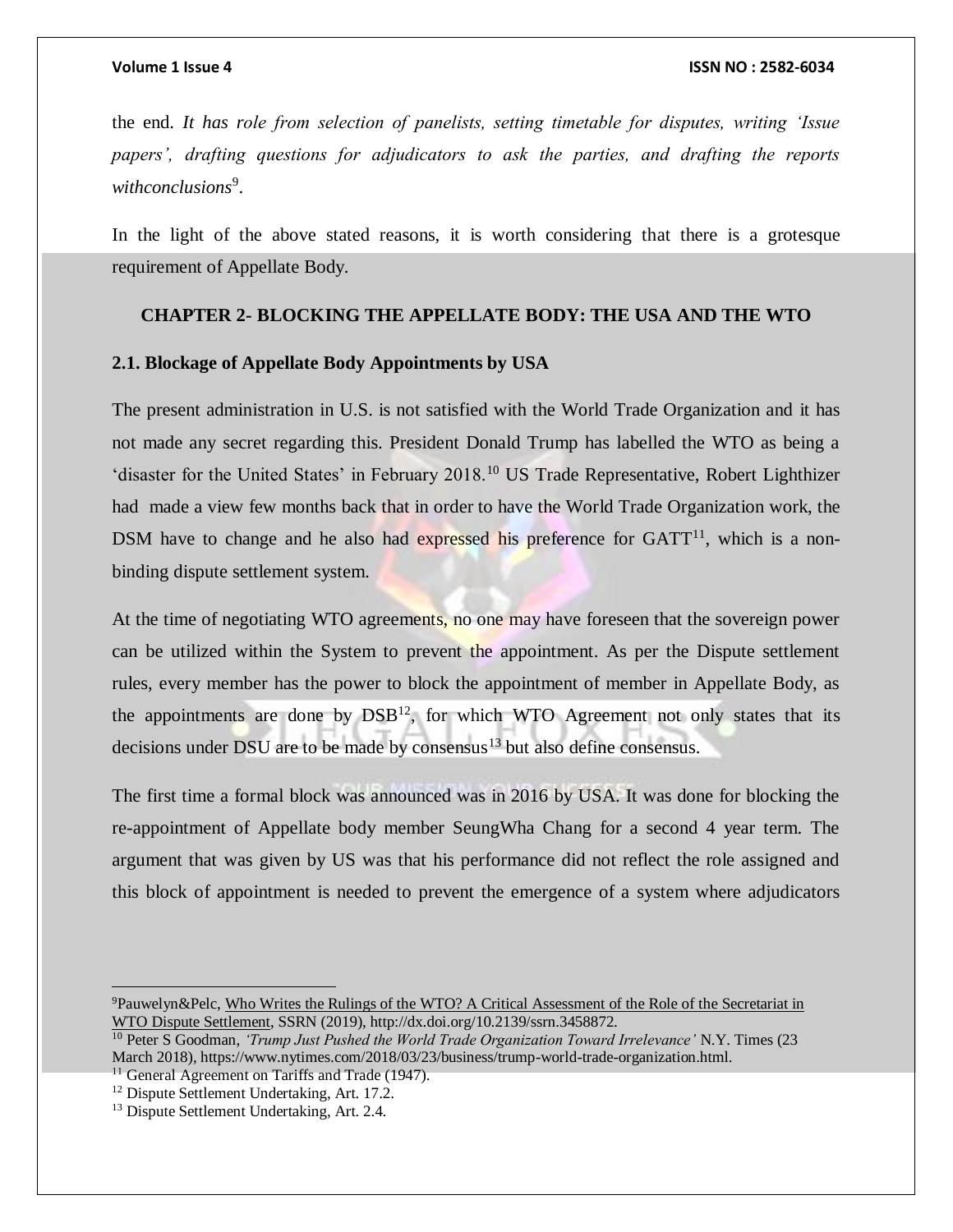#### **Volume 1 Issue 4 ISSN NO : 2582-6034**

would overstep the limits agreed in DSU and WTO Agreement<sup>14</sup>. The crisis was then later resolved by the appointment of Hong Zhao and Hyun Chong Kim, in November 2016.<sup>15</sup>

Further in 2017, there was a disagreement between US and EU. EU requested that the Dispute settlement body conduct ajoint procedure to replace Ricardo Ramirez whose term was going to expire on  $30<sup>th</sup>$  June, and Peter van den Bossche, whose term was till end of December. This meant that there was no selection procedure started for replacement of Ramirez<sup>16</sup>. Then Hyun Chong Kim gave his resignation in August 2017, because he had to take position of Trade Minister of Korea.<sup>17</sup>The US criticized the fact that the former member still appears as signatories of reports and expressed its concerns regarding this. Thereafter USA blocked the proposal of Mexico to initiate the selection process for 3 Appellate Body Members.<sup>18</sup>

Thereafter, many negotiations continued but US made it very clear that it would continue to block the appointment until the issue of persistent overreach by AB would be addressed by the Membership.<sup>19</sup>

### **2.2. Objections of USA to Appellate Body's working**

USA has the objection to Rule 15 of the Appellate Body Working Procedures,  $^{20}$  which permits former Appellate body members to continue to work on the appeals which were assigned to them during their term of service. USA argues that this particular Rule is in contravention to Art.  $17.9<sup>21</sup>$ Which talks about four-year term of Appellate Body Members.

The second objection that USA has is related to Art.  $17.5^{22}$ , which states that in no case appellate proceedings should exceed 90 days, and this is counted from the date a party gives the notification regarding the appeal of panel report to the day the Appellate Body circulates its report.But in practice, due to heavy workload, complexity in cases, etc. reports get delayed beyond 90 days. In this situation, US has an argument that if AB exceeds the time-limit of 90

<sup>&</sup>lt;sup>14</sup> WTO, <u>'Minutes of DSB Meeting of 23 May 2016'</u> WT/DSB/M/379, 16.7.

<sup>&</sup>lt;sup>15</sup> WTO, 'Minutes of DSB Meeting of 23 November 2016' WT/DSB/M/389, [13.3.]

<sup>&</sup>lt;sup>16</sup> WTO, <u>'Minutes of DSB Meeting of 22 May 2017',</u> ¶ 10.3–10.4, 11.3.

<sup>&</sup>lt;sup>17</sup> WTO, Resignation of Appellate Body Member, Communication from the Appellate Body, WT/DSB/73.

<sup>&</sup>lt;sup>18</sup> WTO, 'Minutes of DSB Meeting of 29 September 2017', WT/DSB/M/402, 15.11, 6.2, 8.2, 8.6.

<sup>&</sup>lt;sup>19</sup> WTO, 'Minutes of DSB Meeting of 27 August 2018', WT/DSB/M/417, [12.2.]

<sup>&</sup>lt;sup>20</sup> WTO, 'Working Procedures for Appellate Review', WT/AB/WP/6, Rule 15.

<sup>21</sup> Dispute Settlement Understanding, Art. 17.9.

<sup>22</sup> Dispute Settlement Understanding, Art. 17.5.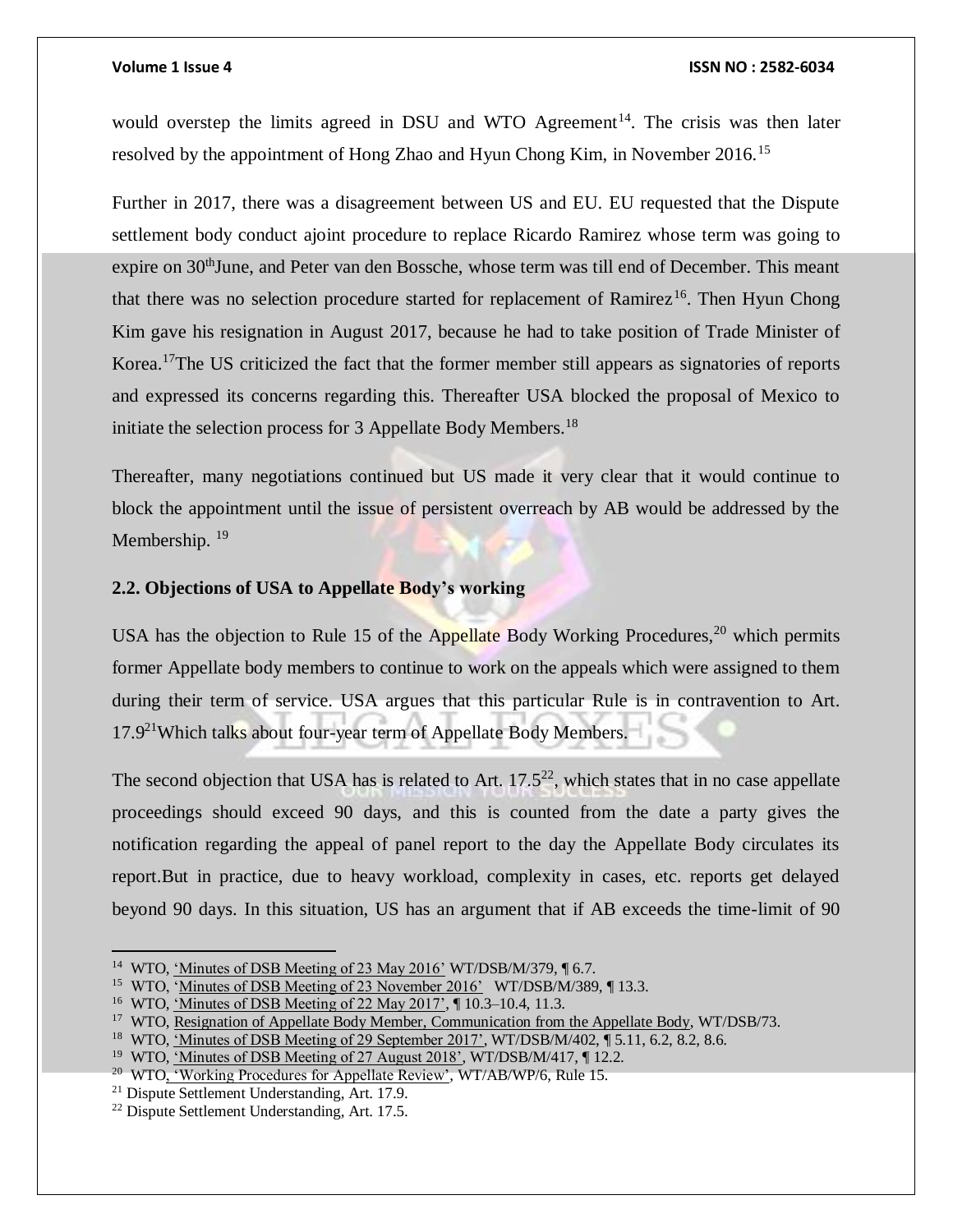days, its report would be adopted by positive consensus  $^{23}$  and not by negative consensus. This would lead to blockage of adoption of the report by the losing party in the dispute and dispute will remain unresolved.

#### **CHAPTER 3: 'CHOOSE WISELY': LIKELY SCENARIOS**

#### **Scenario I: Appeal in the 'Legal Void'**

Since the Appellate Body has become defunct, the obvious risk that lies is that the losing party will appeal the Panel Report in the legal void and thereby block the adoption of it. Now, the point that whether this kind of thing will become normal or will remain as an exception is unpredictable. According to Article  $16.4^{24}$ , if any party has notified its decision by Panel to appeal, the panel report will not be considered until the appeal gets completed. Therefore, if there will be no Appellate Body, the case in appeal would be in limbo. Now to solve this either Appellate Body should be restored or a positive consensus of all the members will be required so that the effect of Article  $16.4^{25}$  can be neutralized. The latter would take us back to system like of GATT.

#### *Costs of Appeal in void* **OUR MISSION YOUR SUCCESS'**

There are costs attached to it. The first cost is of *emulation*, which means that is a particular member appeals in the void, the risk that other members will also do the same increases. Second Cost attached to it is of *reputation,* which means that whenever any member will block the Panel report by appealing it in the legal void, it can be seen as a bad move and may damage the reputation of that particular member at international level. Third cost attached is of *retaliation;*  there can be scenarios where weaker member may be forced to accept the adverse panel report for the fear of retaliation.

 $25id.$ 

<sup>&</sup>lt;sup>23</sup> WTO, <u>'Minutes of DSB Meeting of 22 June 2018'</u>, WT/DSB/M/414,  $\P$  5.10.

<sup>24</sup> Dispute Settlement Understanding, Art. 16.4.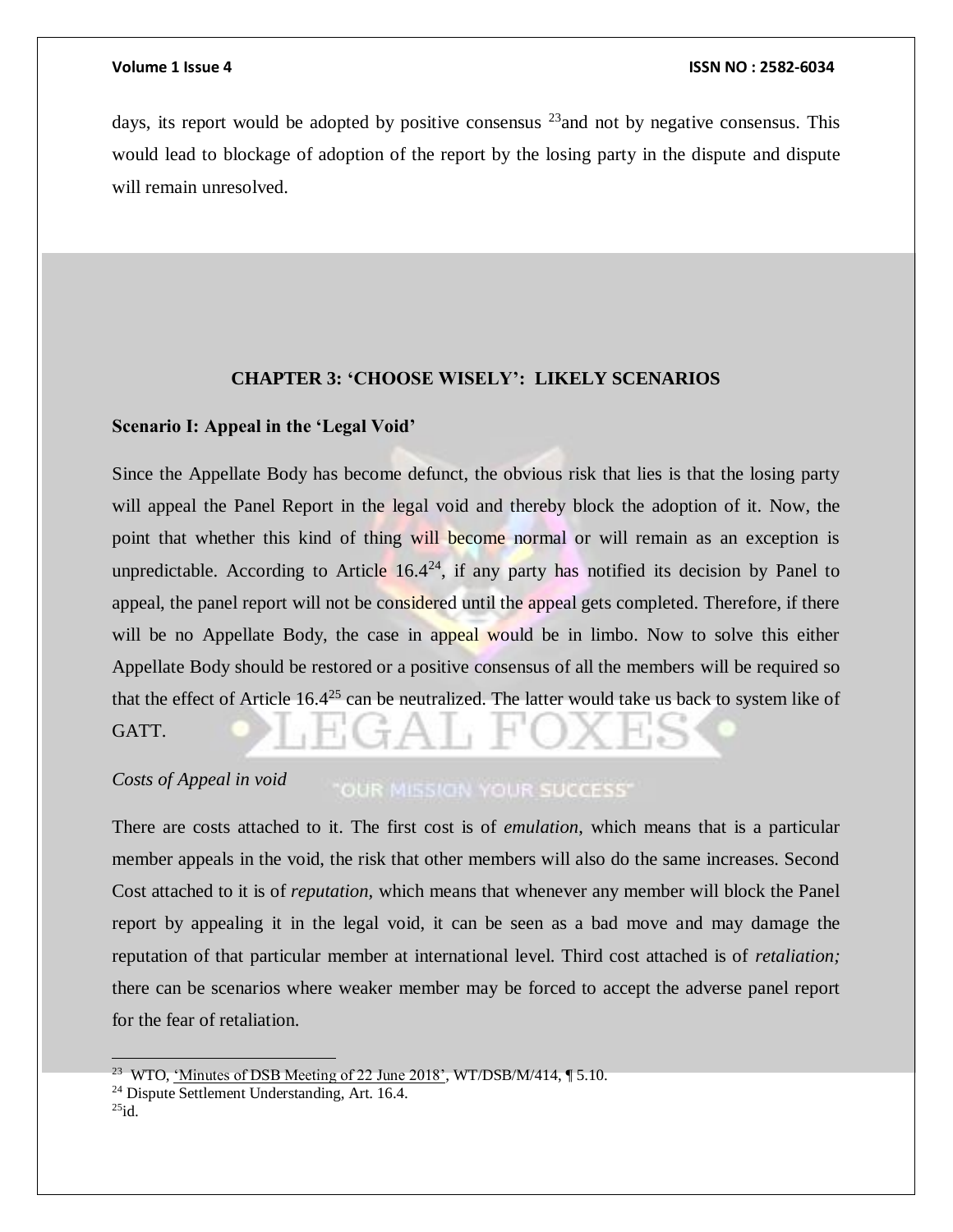# *Option to Appeal and Trade war*

The option to appeal in void may lead to escalate trade wars. This is due to the fact that when weaker member will win at Panel stage, the adoption will be blocked by appealing it; similarly if any powerful member wins at panel stage, again it can be stopped from adoption by the way of appeal. This will create chaos and a sense of hatred among members.

### *Panel and Legal Void*

Lastly, it will make the Panel irresponsible at some point of time. Since there will be no one above the Panel, the report of Panel will be the final word. There can be cases where panel will feel no need to explain the reasoning and also Panel can have contradictory rulings. But, another situation can also prevail that is Panel will be more aware and responsible for their findings as they were in the era of GATT.

### **Scenario II: Automatic Adoption of Panel Reports**

The other scenario that can prevail is that no one appeal the panel report which will follow the automatic adoption of it. This can happen by way of signing of ex ante NAP by the parties either before a dispute arises or, before the interim report of Panel. At a time when neither of the parties know that whether it is going to win or lose, foregoing the right to appeal is easy. In the case of Indonesia- Iron or Steel Products, the parties signed such  $NAP^{26}$ , in the context of Article 21.5.<sup>27</sup>

This particular NAP ensured that the other side would not have the option to appeal in case of OUR SUCCESS' event where a compliance procedure was needed.

But it is hard to imagine that any party would agree for this kind of ex ante NAP. In reality the concept of en ante NAP is attractive only from claimant's point of view. Also, if we look from political view it will be very tough call for any Government to opt for ex ante NAP. Therefore it will not be any wrong in stating that the practice of no appeal followed by automatic adoption is far from reality and certainty.

<sup>26</sup> Indonesia—Safeguard on Certain Iron or Steel Products, Understanding Between Indonesia and Chinese Taipei Regarding Procedures Under Articles 21 and 22 of the DSU, WT/DS490/13 and Indonesia Safeguard on Certain Iron or Steel Products, Understanding Between Indonesia and VietNam RegardingProceduresUnderArticles21and22oftheDSU,WT/DS496/14.

<sup>&</sup>lt;sup>27</sup> Dispute Settlement Understanding, Art. 21.5.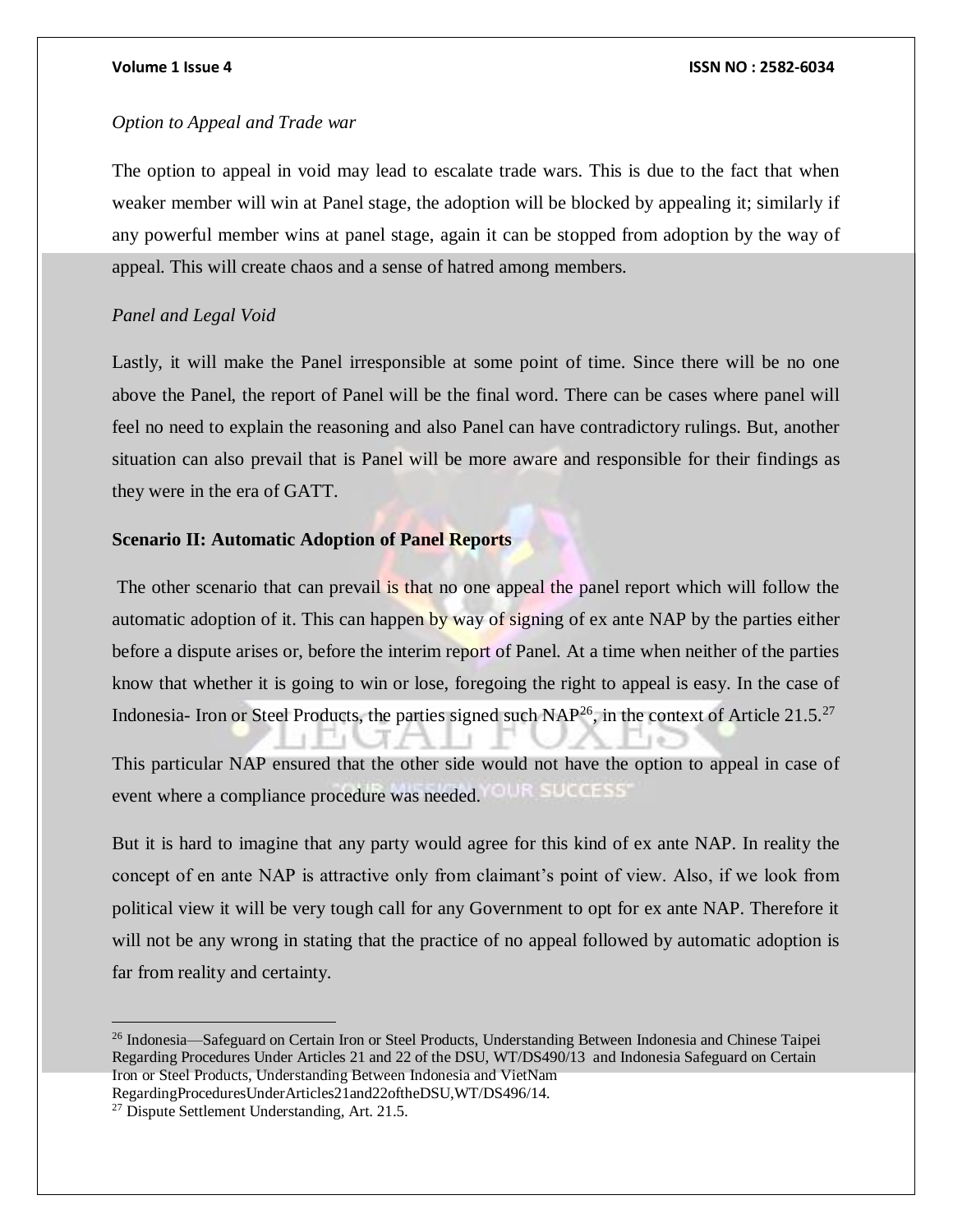# **Scenario III: Appeal Arbitration**

Apart from Scenario II, there exists another scenario i.e. of Article  $25^{28}$  appeal arbitration. This is the only option that prevents both i.e. the appeal in legal void and the automatic adoption of Panel Report.

European Union on 16 May 2019 circulated a draft consisting of the text that provides for an interim appeal arbitration under Article  $25^{29}$ . This can act as bilateral or plurilateral solution for any future disputes between the parties. If any member subjects itself to Article 25's interim solution, the parties agree that they will not appeal in the legal void (Scenario I), and in case of no arbitration appeal, ensures the adoption of panel report (Scenario II). Three arbitrators would be selected by the World Trade Organization Director General in random manner from the list of former Appellate Body Members.

It is however very much clear that not all cases can be covered by it, because of the fact that it is very hard even to imagine that US is going to sign this draft of EU. For WTO dispute settlement system, there are following elements: 1. Two-stage process i.e. panel and appeal; 2. Independence of adjudicators and 3. Binding dispute settlement.

The best thing about Article 25 appeal arbitration is that it meets all three elements, which no other Scenario stated before meet. But, the fact can never be ignored, that USA has been a main and large player which just cannot be excluded or ignored before making any mechanism. If we look at the Statistics<sup>30</sup>, in approx. 47 percent of all WTO consultations request filed, USA has been the main party; of all the Appellate Body reports isuued, USA was a main party in approximately 68 percent of appeals, etc.

Basically, this scenario will also not cover all the disputes, and how many members and in which kind of disputes, parties' will sign is still a matter to watch.

# **CHAPTER 4: CONCLUSION**

<sup>&</sup>lt;sup>28</sup> Dispute Settlement Undertaking, Art. 25.

<sup>&</sup>lt;sup>29</sup> The EU draft proposal, https://worldtradelaw.typepad.com/files/eu-ab-proposal.pdf.

<sup>30</sup> Statistics, http://worldtradelaw.net/databases/abreports.php.